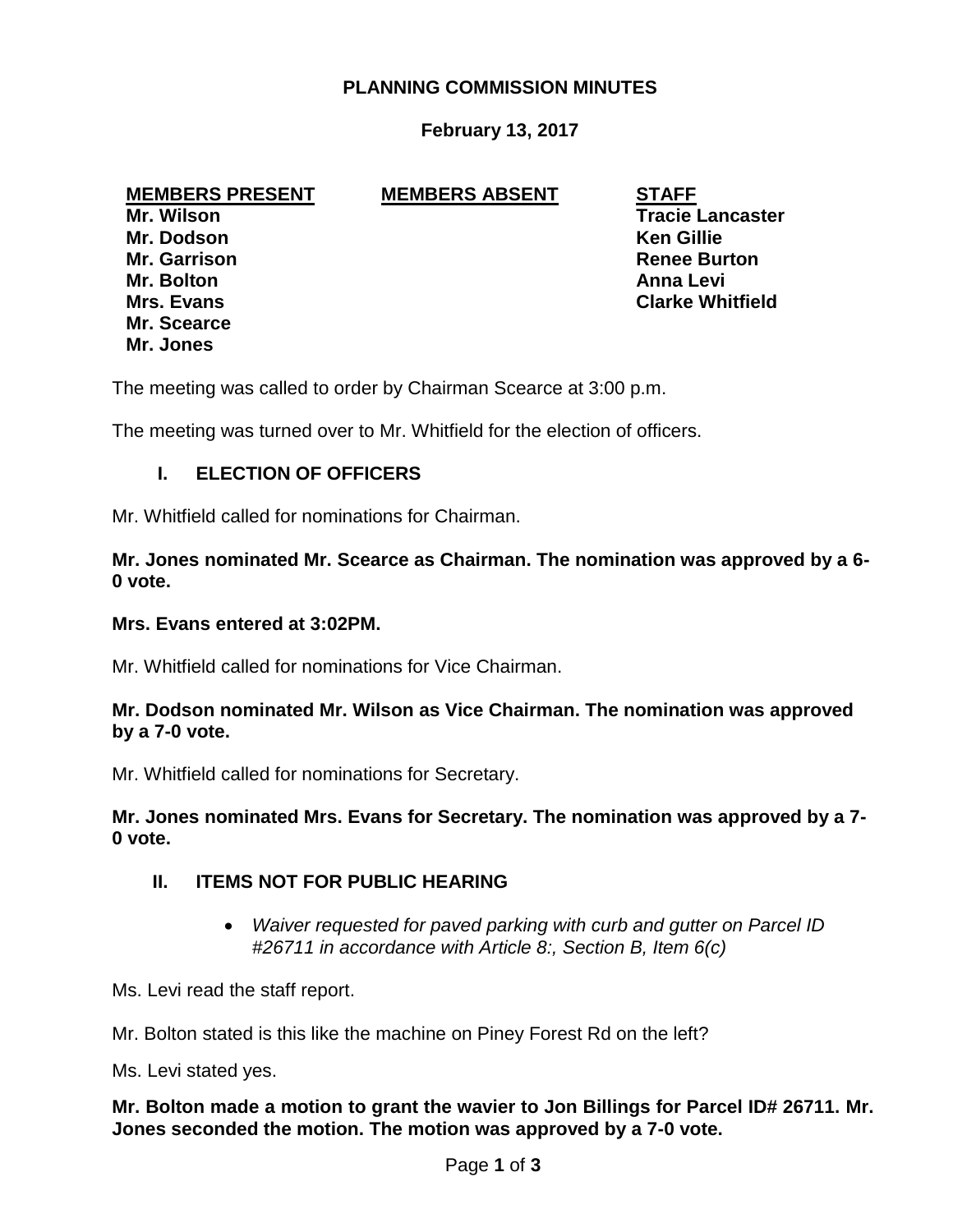• Mt Cross Rd. R-O-W expansion project

Mrs. Burton read the staff report.

Mr. Scearce stated one question that I had was is this the first step or has there already been easements obtained from the land owners?

Mr. Gillie stated this is the first step additional properties will be coming to you. These are the first ones we have been able to work out everything with and you have to approve the right of way.

Mr. Bolton stated is this under the subdivision ordinance because it is changing the size of the lots or because they are creating a new lot?

Mr. Gillie stated yes.

Mr. Bolton stated both.

Mr. Gillie stated if you accept the right of way, that would change the lot that then creates the new lot after the removal of the property.

Mr. Bolton stated and that's why it's in there?

Mr. Gillie stated yes.

Mr. Jones stated is this the road that most of the Averett College students take?

Mr. Gillie stated if they are going to the north campus it's really the only way to get there.

Mr. Jones stated well they can go by Walmart.

Mr. Gillie stated this is the portion out by Walmart, the City Engineer and consultant for this project are here if you have any questions for them on the road construction.

Mr. Scearce stated it doesn't really look like it is impacting anybody or anybody's business too much.

Mr. Gillie stated it will impact the properties because they will lose some for the widening but the businesses we seem to have it worked out already.

Mr. Scearce stated okay.

#### **Mr. Bolton made a motion to adopt the resolution as read. Mr. Garrison seconded the motion.**

Mr. Whitfield stated is he asking to adopt all of the resolutions?

Mr. Bolton stated all of the resolutions as presented.